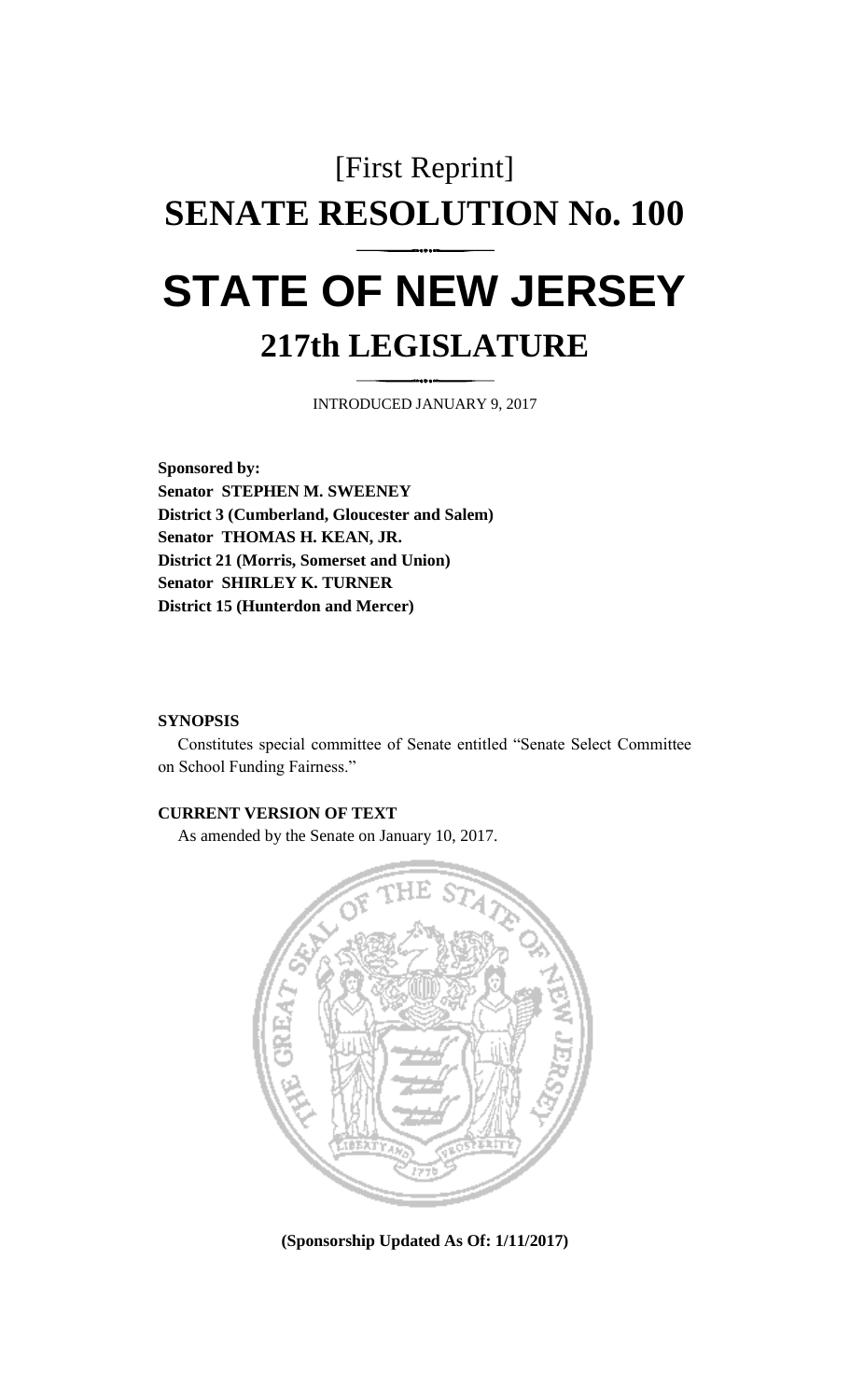## **SR100** [1R] SWEENEY, T.KEAN

 **A SENATE RESOLUTION** constituting a special committee of the Senate entitled the "Senate Select Committee on School Funding Fairness." **[WHEREAS,** In 2007, the State's current public school funding formula was enacted pursuant to the provisions of the "School Funding Reform Act of 2008" (SFRA), P.L.2007, c.260 (C.18A:7F- 43 et al.); and **WHEREAS,** For several decades prior to the enactment of the SFRA, the New Jersey Supreme Court had superintended the ongoing 11 litigation that carries the name Abbott v. Burke, with the goal of ensuring that the constitutional guarantee of a thorough and efficient system of public education is a reality for all students, regardless of where they live; and **WHEREAS,** In May, 2009, the New Jersey Supreme Court determined that the State under the SFRA had enacted a constitutionally adequate school funding scheme that satisfied the requirements of 18 the thorough and efficient clause of the State Constitution; and **WHEREAS,** The SFRA was used to distribute State school aid for only the 2008-2009 school year, and since then the fair and equitable 21 plan established by the SFRA has been undermined by the failure of the administration to fully fund the formula; and **WHEREAS,** Under the SFRA, State aid is meant to be distributed based on a formula that takes into account each school district's property tax base, its ability to pay, changes in enrollment, and the special needs of its students; and **WHEREAS,** The State reneged on its promise by failing to properly fund the school funding formula and meet the changing needs of school districts that have been significantly impacted by demographic and fiscal changes since the enactment of the SFRA; and **WHEREAS,** A large number of school districts are now being shortchanged in State school aid, forcing taxpayers to assume a greater local burden for the support of their schools; and **WHEREAS,** The inequities in the system have caused a growing number of legislators, advocacy groups, educators, and parents to express their concerns about a system that is unfair to schools and harmful to local taxpayers; and **WHEREAS,** For the past eight months, a school funding policy analysis has been underway which has included meetings and roundtables with school superintendents, school board members, education groups, and mayors from across the State; and **WHEREAS,** The focus of the analysis is to propose fair and equitable school funding amounts for each school district, with the addition

**EXPLANATION – Matter enclosed in bold-faced brackets [thus] in the above bill is not enacted and is intended to be omitted in the law.**

**Matter underlined thus is new matter.**

**Matter enclosed in superscript numerals has been adopted as follows: Senate floor amendments adopted January 10, 2017.**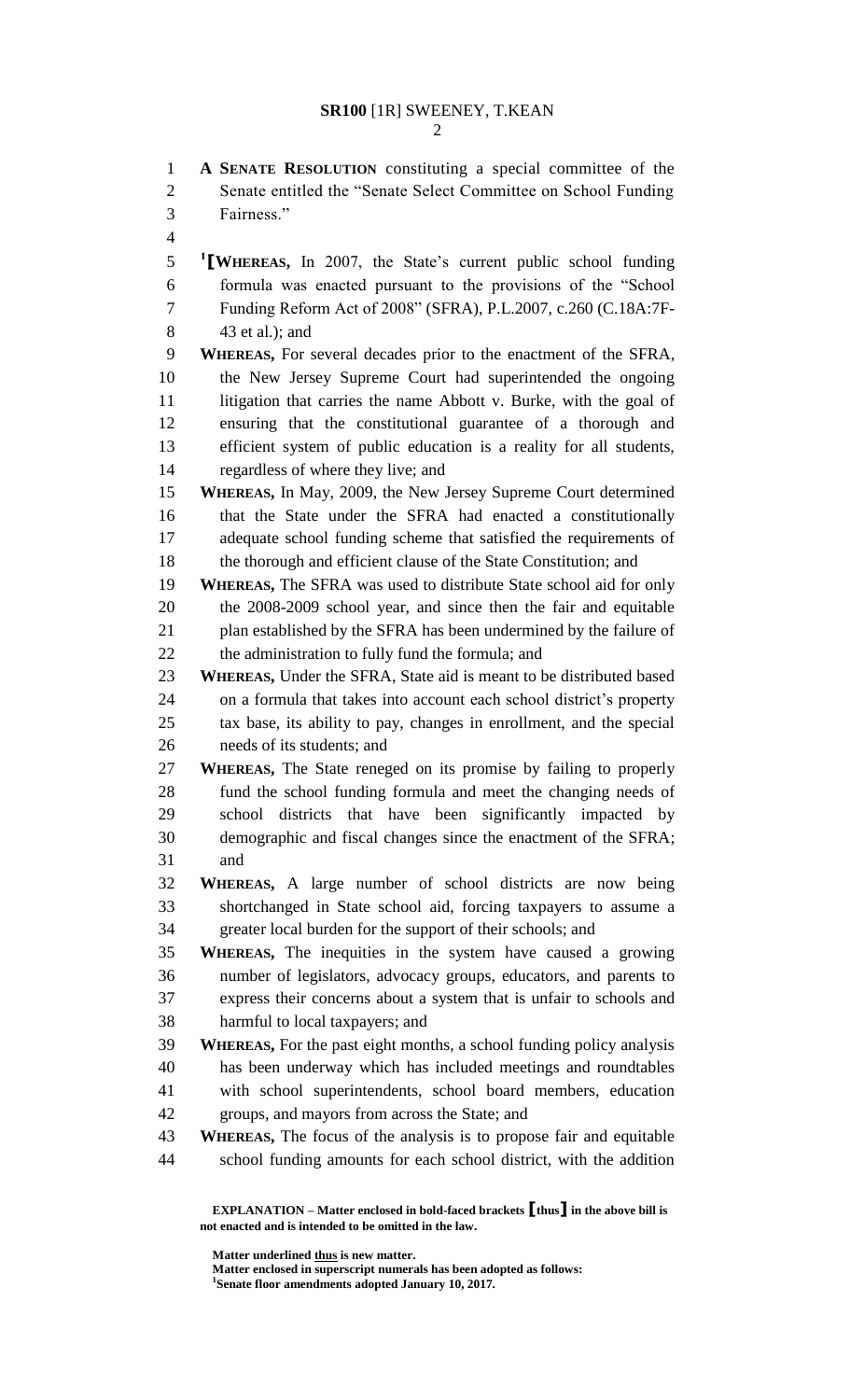of \$100 million in State school formula aid to increase funding for underfunded districts; and **WHEREAS,** Because the structural problem in school funding and taxation will only grow worse if not addressed, it is imperative at this time to convene a special committee of the Senate to build on the school funding policy analysis that has been conducted to date, and provide for a school funding system that ensures adequate State aid for our school districts to support an equal opportunity for every student in the State; now, therefore,**] 1 BE IT RESOLVED** *by the Senate of the State of New Jersey:* 1. There is constituted a special committee of the Senate entitled the "Senate Select Committee on School Funding Fairness," 15 comprising <sup>1</sup>[10] eight<sup>1</sup> members of the Senate to be appointed by 16 the Senate President, not more than  $\text{1}$ [six]  $\text{four}$ <sup>1</sup> of whom shall be of the same political party. The Senate President shall appoint the chair and vice-chair of the special committee from among the special committee's appointed members. 21 2. a. The Senate Select Committee on School Funding Fairness shall study: (1) the impact of the adjustment aid and State aid growth limit provisions of the "School Funding Reform Act of 2008" (SFRA), P.L.2007, c.260 (C.18A:7F-43 et al.), on the fairness of the school funding formula, to make recommendations for revising those provisions in order to provide full funding of the "School Funding Reform Act of 2008" over a five-year period, and to bring fair and equitable funding to all school districts for enrollment growth over a multi-year period; (2) the tax levy growth limitation as established and calculated pursuant to section 3 of P.L.2007, c.62 (C.18A:7F-38) and its impact on the ability of school districts to adequately fund operating expenses; (3) the per pupil administrative costs limit as established pursuant to paragraphs (1) and (2) of subsection c. of section 5 of P.L.1996, c.138 (C.18A:7F-5) and the impact of the limit on school district staffing and operations; (4) the equalized valuation and income measures used to determine a school district's local share of its adequacy budget as calculated pursuant to section 10 of P.L.2007, c.260 (C.18A:7F-52), and the impact of property tax abatements on that local share; (5) the ability of a school district that is spending at or above its adequacy budget to lower its school tax levy in the event that additional State aid is provided under proposed legislation to implement the committee's recommendations; and (6) the distribution of special education funding, and the effects of the change under the "School Funding Reform Act of 2008" to a